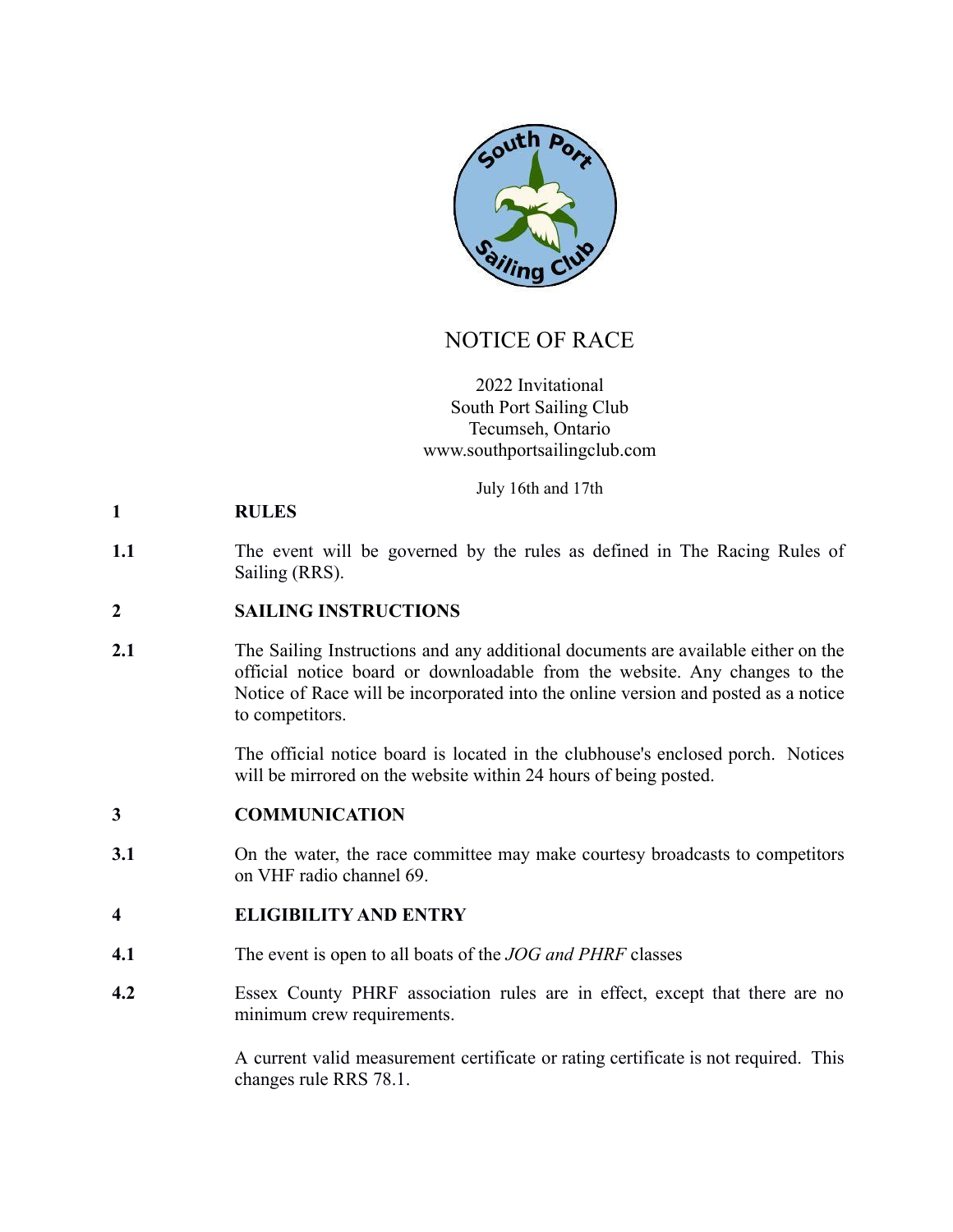**4.3** Boats may enter the event by registering online at www.southportsailingclub.com

### **5 FEES**

**5.1** The registration fee is \$25. This includes three Saturday night meal tickets. Additional tickets can be purchased for \$5 each. A keg of beer will also be provided after racing on Saturday.

#### **6 Courses**

**6.1** There will be a point to point long distance race on Saturday, and two Modified Olympic races on Sunday.

### **7 VENUE**

**7.1** The start mark (mark 0) is approximately one nautical mile 25° magnetic from the end of the Pike Creek Channel on Lake St. Clair. Marks 1-8 will form an octagon, with each mark placed 0.75 nautical miles from mark 0. The two Sunday races will be held within the octagon, and the long distance course will be indicated in the sailing instructions.



### **8 SCORING**

**8.1** Corrected times for PHRF and JOG will be calculated using time-on-time handicapping.

> **Elapsed Time** Corrected Time  $\propto \frac{\text{Elapsed Time}}{\text{PHRF} + 557 \text{ s/n} \cdot \text{mi}}$ .